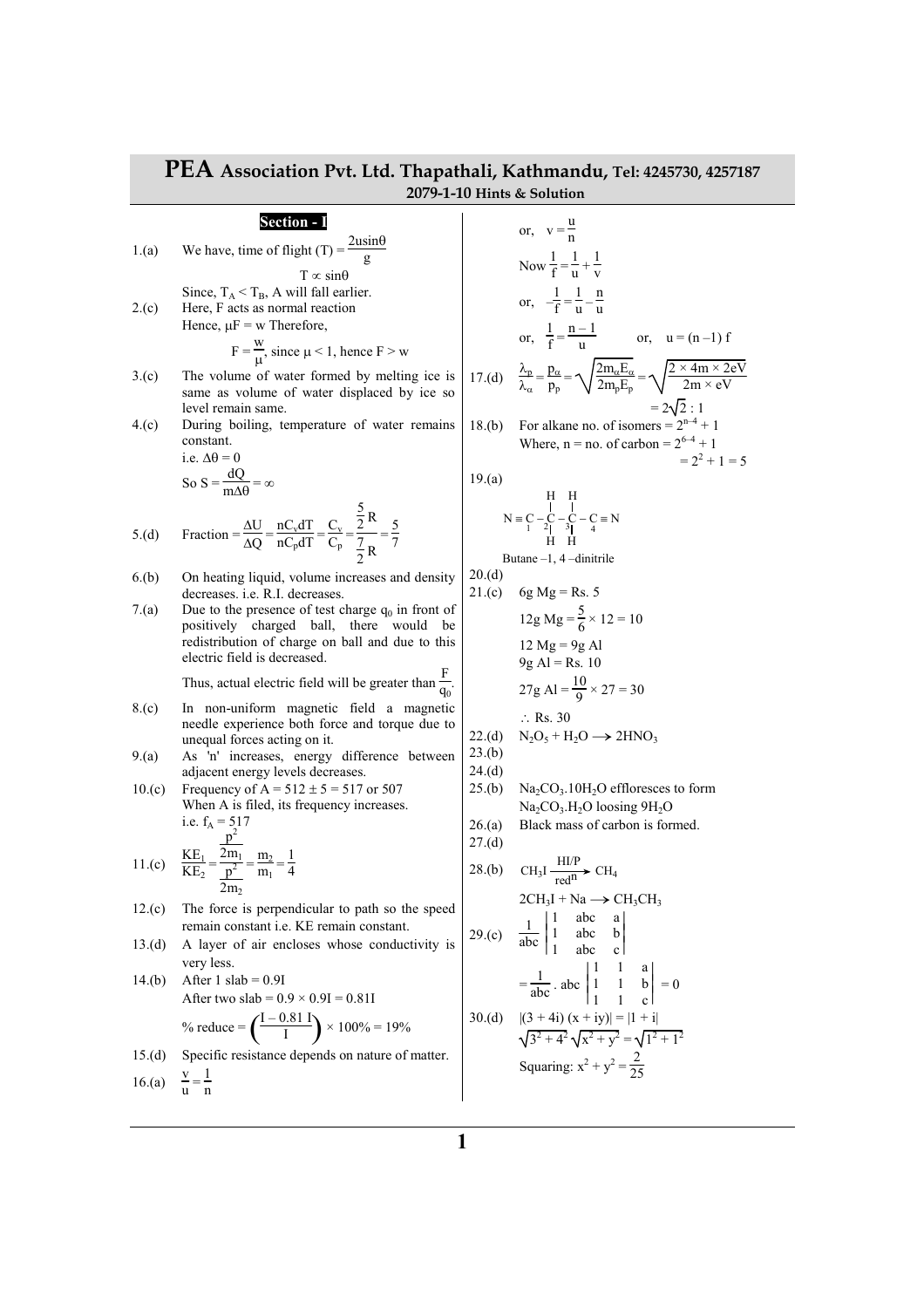| PEA Association Pvt. Ltd. Thapathali, Kathmandu, Tel: 4245730, 4257187<br>2079-1-10 Hints & Solution |                                                                                                                                                                                                                                      |        |                                                                                                                                                                                                                    |  |  |
|------------------------------------------------------------------------------------------------------|--------------------------------------------------------------------------------------------------------------------------------------------------------------------------------------------------------------------------------------|--------|--------------------------------------------------------------------------------------------------------------------------------------------------------------------------------------------------------------------|--|--|
| 31.(c)                                                                                               | $\lim_{x \to 0} \frac{\sin^{-1}x}{2x} = \frac{1}{2} \lim_{x \to 0} \frac{\sin^{-1}x}{x} = \frac{1}{2}$                                                                                                                               | 47.(d) | The plane $x = 0$ is yz-plane and $y = 0$ is zx-<br>plane. Two planes meet in z-axis and they are<br>also at rt. angle.                                                                                            |  |  |
|                                                                                                      | 32.(a) $S_n = 1 + 2 + 3t$ + $n \frac{n(n+1)}{2}$                                                                                                                                                                                     | 48.(a) | $b^2 - 4ac = 36 - 4.19 = 0$<br>Real and equal                                                                                                                                                                      |  |  |
| 33.(c)                                                                                               | $S_m = \left[\frac{n(n+1)}{2}\right]^2 = S_n^2$                                                                                                                                                                                      | 49.(b) | $50.(c)$ $51.(d)$ $52.(c)$ $53.(b)$<br>54(c)<br>55.(b) 56.(c) 57.(c) 58.(c) 59.(b)<br>60.(b)                                                                                                                       |  |  |
|                                                                                                      | $\int_{1}^{11} \sin^{11} x \ dx = 0$<br>[: odd function]                                                                                                                                                                             |        | $Section - II$                                                                                                                                                                                                     |  |  |
|                                                                                                      | 34.(a) $t = \frac{y}{4a}$<br>Then $x = a \left(\frac{y}{4a}\right)^2$                                                                                                                                                                |        | 61.(c) $v = \left(\frac{\alpha\beta}{\alpha + \beta}\right)t = \frac{2 \times 4 \times 3}{2 + 4} = 4$ m/s<br>$s = \frac{v^2(\alpha + \beta)}{2\alpha\beta} = \frac{4^2 \times (2 + 4)}{2 \times 2 \times 4} = 6$ m |  |  |
|                                                                                                      | $\sqrt{y^2} = 16ax$ Parabola                                                                                                                                                                                                         |        | 62.(a) Here, $v = \sqrt{5gR}$                                                                                                                                                                                      |  |  |
| 35.(d)                                                                                               | Obvious                                                                                                                                                                                                                              |        | $\sqrt{2gh} = \sqrt{5g\frac{d}{2}}$                                                                                                                                                                                |  |  |
| 36.(c)                                                                                               | Obvious                                                                                                                                                                                                                              |        |                                                                                                                                                                                                                    |  |  |
| 37.(a)                                                                                               | $xx_1 + yy_1 = a^2$                                                                                                                                                                                                                  |        | $h = \frac{5}{4}d = \frac{5}{4} \times 8 m = 10 m$                                                                                                                                                                 |  |  |
|                                                                                                      | $x + 2y = 5$<br>38.(d) Length of latus rectum = $\frac{2b^2}{a}$                                                                                                                                                                     |        | 63.(d) $P.A. = 2\pi r.T$<br>$\rho gh. \pi r^2 = 2\pi r. T$                                                                                                                                                         |  |  |
|                                                                                                      | $=\frac{2(3)^2}{5}=\frac{18}{5}$ units                                                                                                                                                                                               |        | $h = \frac{2T}{\rho gr} = \frac{4T}{\rho gd} = \frac{4T}{\rho gd}$<br>$=\frac{4 \times 75 \times 10^{-3}}{1000 \times 10 \times 0.1 \times 10^{-3}} = 0.3 \text{ m}$                                               |  |  |
| 39.(b)                                                                                               | $4a = 12$<br>$a = 3$<br>Focus = $(0, a) = (0, 3)$                                                                                                                                                                                    |        | 64.(b) $\Delta P.E. = \left\{ -\frac{GMm}{R+R} - \left( -\frac{GMm}{R} \right) \right\}$                                                                                                                           |  |  |
| 40.(d)                                                                                               | Obvious                                                                                                                                                                                                                              |        |                                                                                                                                                                                                                    |  |  |
| 41.(c)                                                                                               | $R = 2r = 2 \times 4 = 8$                                                                                                                                                                                                            |        | $=\frac{GMm}{R}\left(1-\frac{1}{2}\right)=\frac{gR^{2}m}{R}\cdot\frac{1}{2}=\frac{mgR}{2}$                                                                                                                         |  |  |
| 42.(c)                                                                                               | Obvious                                                                                                                                                                                                                              |        |                                                                                                                                                                                                                    |  |  |
|                                                                                                      | $\cot\theta \cdot \cot\frac{\pi}{4} - 1 \quad \cot\frac{\pi}{4} \cdot \cot\theta + 1$                                                                                                                                                |        | 65.(a) $PV_1 = \frac{mR}{M}T$                                                                                                                                                                                      |  |  |
| 43.(b)                                                                                               | $\frac{\pi}{\cot^{\frac{\pi}{4}} + \cot\theta}$ . $\cot\theta - \cot^{\frac{\pi}{4}}$                                                                                                                                                |        | $V_1 = {mRT \over PMA} = {10 \times 8.31 \times 383 \over 2 \times 10^5 \times 32}$<br>$= 3.32 \times 10^{-3}$ m <sup>3</sup>                                                                                      |  |  |
|                                                                                                      | $\frac{\cot\theta - 1}{\cot\theta + 1} \cdot \frac{\cot\theta + 1}{\cot\theta - 1} = 1$                                                                                                                                              |        | $W = PdV$<br>$=$ 3 × 10 <sup>5</sup> (0.1 – 3.32 × 10 <sup>-3</sup> )                                                                                                                                              |  |  |
|                                                                                                      | 44.(a) $\sin^{-1} x = \frac{\pi}{10}$                                                                                                                                                                                                | 66.(c) | $= 2.9 \times 10^4$ J<br>For convex lens                                                                                                                                                                           |  |  |
|                                                                                                      | $\frac{\pi}{2}$ -(0) <sup>-1</sup> x = $\frac{\pi}{10}$ $\left  \cos^{-1}x = \frac{2\pi}{5} \right $                                                                                                                                 |        | $v = \frac{fu}{v - f} = \frac{20 \times 25}{25 - 20} = 100$ cm<br>Object and image coincide so image of convex                                                                                                     |  |  |
|                                                                                                      | 45.(d) $A = \int_0^{\pi} ydx = \int_0^{\pi} \sin x dx = -[\cos x]_0^{\pi}$                                                                                                                                                           |        | lens must be at c of convex mirror so $r = (100 -$<br>$(40) = 60$ cm                                                                                                                                               |  |  |
| 46.(d)                                                                                               | $= 2$ sq. units<br>Actual d.c.'s are                                                                                                                                                                                                 |        | $f = \frac{r}{2} = \frac{60}{2} = 30$ cm                                                                                                                                                                           |  |  |
|                                                                                                      | $\left(\frac{7}{\sqrt{7^2 + (+6^2)}}, \frac{6}{\sqrt{7^2 + (-6)^2 + 6^2}}, \frac{6}{\sqrt{7^2 + (-6)^2 + 6^2}}\right) \left(67. (a) \quad f = 5 \times \frac{1}{27} \sqrt{\frac{9g}{m}} = 3 \frac{1}{27} \sqrt{\frac{Mg}{m}}\right)$ |        |                                                                                                                                                                                                                    |  |  |
|                                                                                                      | $=\frac{7}{11}, \frac{6}{-11}, \frac{6}{11}$                                                                                                                                                                                         |        | or, $5\sqrt{9} = 3\sqrt{M}$<br>or, $M = 25$ kg                                                                                                                                                                     |  |  |
|                                                                                                      |                                                                                                                                                                                                                                      |        |                                                                                                                                                                                                                    |  |  |

L

## **2**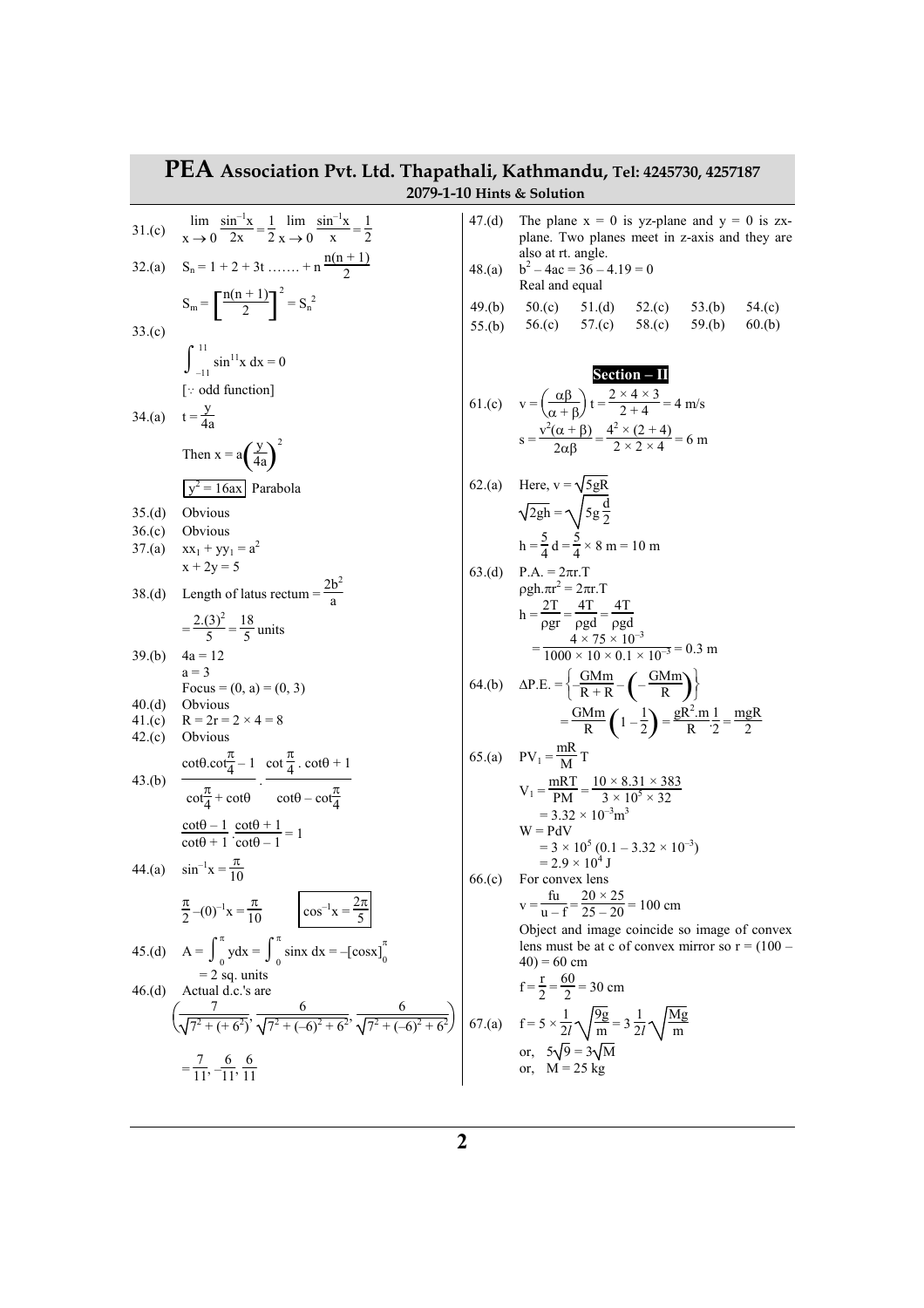## **PEA Association Pvt. Ltd. Thapathali, Kathmandu, Tel: 4245730, 4257187 2079-1-10 Hints & Solution**

68.(d) 
$$
y = 5 \sin \left(\frac{t}{0.04} - \frac{x}{4}\right)
$$
  
\nThen maximum velocity of particle will be  
\n $v_p = a\omega = 5 \times 10^{-2} \times \frac{1}{0.04} = 1.25 \text{ m/s}$   
\n69.(c)  $I = \text{fcv} = f' \text{cv}$   
\nor,  $100 \times 10^3 \times \text{c} = (100 \times 10^3 - 50) \text{ s}_r \text{c}$   
\nor,  $\varepsilon_r = \frac{100 \times 10^3}{100 \times 10^3 - 50} = 1.0005 = 1.001$   
\n70.(a) Magnetic energy stored in inductor is  
\n $E = \text{Energy density (U)} \times \text{volume (V)}$   
\nor,  $\frac{1}{2}LI^2 = U \times V$   
\nor,  $I = \sqrt{\frac{2UV}{L}} = \sqrt{\frac{2 \times 70 \times 0.02}{110 \times 10^3}}$   
\n= 5.05 A  
\n71.(b)  $M = \frac{\phi}{I_s} = \frac{N_e B_s A_e}{I_s} = \frac{N_e(\mu_0 n I_s) A_e}{I_s}$   
\n $M = 100 \times 4\pi \times 10^{-7} \times 10 \times 100 \times \pi (0.01)^2$   
\n= 40 µH  
\n72.(b) For maximum power  
\n $R = r_t = 2\Omega$   $P = I^2 R = \left(\frac{2E}{2+2}\right)^2 \times 2$   
\n $= \left(\frac{2 \times 2}{2+2}\right)^2 \times 2 = 2W$   
\n73.(c)  $r \propto A^{1/3}$   
\n $\frac{r_2}{r_1} = \left(\frac{A_2}{A_1}\right)^{1/3} = \left(\frac{206}{4}\right)^{1/3} = 3.72$   
\n $r_2 = 3.72 \times 1.9 = 7$  Fermi  
\n74.(b) Half life (T<sub>1/2</sub>) = 4 min  
\n $\frac{m}{m_0} = \left(\frac{1}{2}\right)^{\frac{1}{T_{1/2}}}$  or,  $\frac{10}{80} = \$ 

77.(a) 
$$
X_{H_2O_2} = \frac{nH_2O_2}{nH_2O_2 + nH_2O}
$$
  
\t $= \frac{20}{24} = \frac{9}{24} = \frac{9}{77} = 0.117$   
\t $= \frac{20}{24} = \frac{9}{17} = 0.117$   
\n78.(d)  $CaF_2 \rightarrow Ca^{++} + 2F^- = 10^{-3} \times (10^{-3})^2$   
\t $= 10^{-3} \times (10^{-3})^2$   
\t $K_{ip} > K_{sp}$  so put of CaF<sub>2</sub> occurs.  
\n79.(c) The gas formed is H<sub>2</sub>S. It gives put with Zn<sup>++</sup> ion (present in group (II B) in alkaline medium only.  
\t80.(c) Na =  $\frac{V_b \times N_b}{V_a} = \frac{32 \times 0.5}{25} = 0.64 N$   
\t $E_{\text{acid}} = \frac{W \times 1000}{250} = \frac{7.2 \times 1000}{250} = 45$   
\tMol. wt = 2 × Ex<sub>act</sub> = 2 × 45 = 90  
\t81.(d) Ethene adds H<sub>2</sub>O in presence of H<sub>3</sub>PO<sub>4</sub> as crystal to give ethanol.  
\t $CH_2 = CH_2 + H_2O \frac{H_3PO_4}{x(x^4 + 1)} dx$   
\t $= \int \frac{1}{x} dx - \int \frac{1}{x(x^4 + 1)} dx$   
\t $= \log_e x - f(x) - c + k$   
\t $= \log_e x - f(x) - c + k$   
\t $= \log_e x - f(x) + c_1$   
\t83.(d)  $y = \tan^{-1} (\frac{2 \sin x/2 \cos x/2}{2 \cos^2 x/2})$   
\t $= \tan^{-1} \tan \frac{x}{2} = \frac{x}{2}$   
\t $84.(b)$  Put  $\tan^{-1} x = \theta$   
\t $\tan \theta = \frac{x}{1} = \frac{p}{b}$   
\t $h = \sqrt{1 + x^2}$   
\t $\cos 2\theta = \frac{1}{2} \Rightarrow 1 - 2 \sin^2 \$